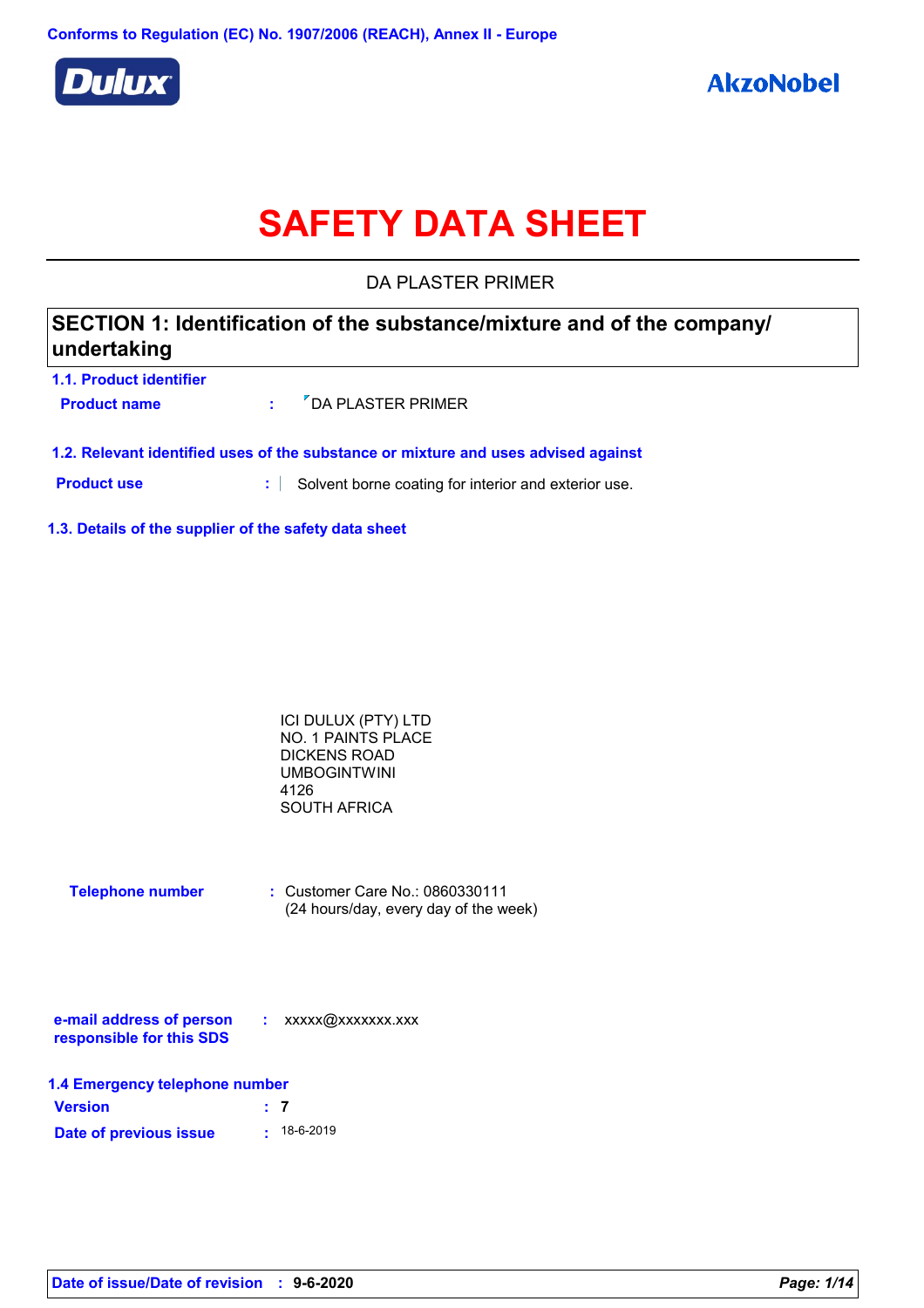### **SECTION 2: Hazards identification**

#### **2.1 Classification of the substance or mixture**

**Product definition : Mixture** 

#### **Classification according to Regulation (EC) No. 1272/2008 [CLP/GHS]**

Flam. Liq. 3, H226 STOT SE 3, H336 STOT RE 1, H372 Aquatic Chronic 2, H411

The product is classified as hazardous according to Regulation (EC) 1272/2008 as amended.

| <b>Ingredients of unknown</b><br>toxicity | $: 0\%$ |  |
|-------------------------------------------|---------|--|
| <b>Ingredients of unknown</b>             | $: 0\%$ |  |

#### **ecotoxicity**

See Section 11 for more detailed information on health effects and symptoms. See Section 16 for the full text of the H statements declared above.

#### **2.2 Label elements**

| <b>Hazard pictograms</b>                                                                                                                                        |                                                                                                                                                                                                                         |
|-----------------------------------------------------------------------------------------------------------------------------------------------------------------|-------------------------------------------------------------------------------------------------------------------------------------------------------------------------------------------------------------------------|
| <b>Signal word</b>                                                                                                                                              | : Danger                                                                                                                                                                                                                |
| <b>Hazard statements</b>                                                                                                                                        | : H226 - Flammable liquid and vapour.<br>H336 - May cause drowsiness or dizziness.<br>H372 - Causes damage to organs through prolonged or repeated exposure.<br>H411 - Toxic to aquatic life with long lasting effects. |
| <b>Precautionary statements</b>                                                                                                                                 |                                                                                                                                                                                                                         |
| <b>General</b>                                                                                                                                                  | : P102 - Keep out of reach of children.<br>P101 - If medical advice is needed, have product container or label at hand.                                                                                                 |
| <b>Prevention</b>                                                                                                                                               | : P210 - Keep away from heat, hot surfaces, sparks, open flames and other ignition<br>sources. No smoking.<br>P233 - Keep container tightly closed.<br>P260 - Do not breathe vapour.                                    |
| <b>Response</b>                                                                                                                                                 | : P304 + P340 - IF INHALED: Remove person to fresh air and keep comfortable for<br>breathing.<br>P312 - Call a POISON CENTER or doctor/physician if you feel unwell.                                                    |
| <b>Storage</b>                                                                                                                                                  | $:$ P235 - Keep cool.                                                                                                                                                                                                   |
| <b>Disposal</b>                                                                                                                                                 | : P501 - Dispose of contents and container in accordance with all local, regional,<br>national or international regulations.                                                                                            |
| <b>Hazardous ingredients</b>                                                                                                                                    | Maphtha (petroleum), hydrodesulfurized heavy<br>Solvent naphtha (petroleum), medium aliph.                                                                                                                              |
|                                                                                                                                                                 | Marning! Hazardous respirable droplets may be formed when sprayed. Do not<br>breathe spray or mist.                                                                                                                     |
| <b>Annex XVII - Restrictions</b><br>on the manufacture,<br>placing on the market and<br>use of certain dangerous<br>substances, mixtures and<br><b>articles</b> | : Not applicable.                                                                                                                                                                                                       |
| <b>Special packaging requirements</b>                                                                                                                           |                                                                                                                                                                                                                         |
| <b>Containers to be fitted</b><br>with child-resistant<br>fastenings                                                                                            | : Yes, applicable.                                                                                                                                                                                                      |
| <b>Tactile warning of danger</b>                                                                                                                                | : Yes, applicable.                                                                                                                                                                                                      |

#### **2.3 Other hazards**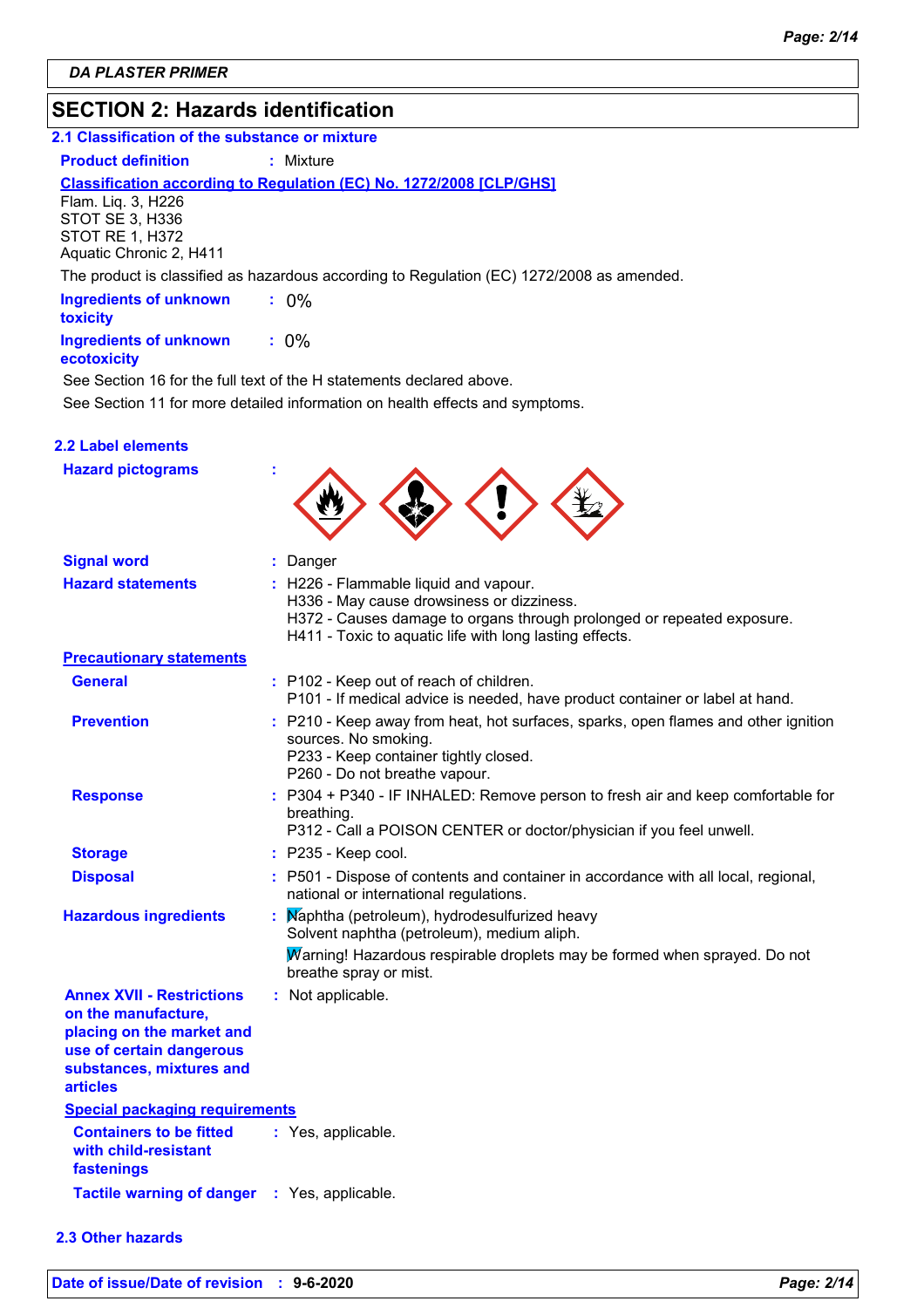### **SECTION 2: Hazards identification**

**Other hazards which do : not result in classification** : None known.

### **SECTION 3: Composition/information on ingredients**

| <b>3.2 Mixtures</b>                             | : Mixture                                                  |               |                                                                                                                                  |             |
|-------------------------------------------------|------------------------------------------------------------|---------------|----------------------------------------------------------------------------------------------------------------------------------|-------------|
| <b>Product/ingredient name</b>                  | <b>Identifiers</b>                                         | $\frac{9}{6}$ | <b>Regulation (EC) No.</b><br>1272/2008 [CLP]                                                                                    | <b>Type</b> |
| Maphtha (petroleum),<br>hydrodesulfurized heavy | EC: 265-185-4<br>CAS: 64742-82-1                           | 225 - ≤50∣    | Flam. Liq. 3, H226<br>STOT SE 3, H336<br>STOT RE 2, H373 (respiratory system)<br>Asp. Tox. 1, H304<br>Aquatic Chronic 2, H411    | $[1]$       |
| Solvent naphtha (petroleum),<br>medium aliph.   | EC: 265-191-7<br>CAS: 64742-88-7<br>Index:<br>649-405-00-X | l≥10 - ≤20    | STOT RE 1, H372 (central nervous system<br>(CNS)<br>Asp. Tox. 1, H304                                                            | [1]         |
| Solvent naphtha (petroleum),<br>heavy arom.     | EC: 265-198-5<br>CAS: 64742-94-5<br>Index:<br>649-424-00-3 | l≤3           | <b>STOT SE 3, H335</b><br>Asp. Tox. 1, H304<br>Aquatic Chronic 2, H411<br>EUH066                                                 | $[1]$       |
| Hydrocarbons, C9, aromatics                     | REACH #:<br>01-2119455851-35                               | l≤3           | Flam. Liq. 3, H226<br><b>STOT SE 3, H335</b><br>STOT SE 3, H336<br>Asp. Tox. 1, H304<br>Aquatic Chronic 2, H411<br><b>EUH066</b> | $[1]$       |
| mesitylene                                      | EC: 203-604-4<br>CAS: 108-67-8<br>Index:<br>601-025-00-5   | ≤0,3          | Flam. Liq. 3, H226<br><b>STOT SE 3, H335</b><br>Aquatic Chronic 2, H411                                                          | [1] [2]     |
|                                                 |                                                            |               | See Section 16 for<br>the full text of the H<br>statements declared<br>above.                                                    |             |

There are no additional ingredients present which, within the current knowledge of the supplier and in the concentrations applicable, are classified as hazardous to health or the environment, are PBTs, vPvBs or Substances of equivalent concern, or have been assigned a workplace exposure limit and hence require reporting in this section.

Type

[1] Substance classified with a health or environmental hazard

[2] Substance with a workplace exposure limit

[3] Substance meets the criteria for PBT according to Regulation (EC) No. 1907/2006, Annex XIII

[4] Substance meets the criteria for vPvB according to Regulation (EC) No. 1907/2006, Annex XIII

[5] Substance of equivalent concern

[6] Additional disclosure due to company policy

Occupational exposure limits, if available, are listed in Section 8.

### **SECTION 4: First aid measures**

| <b>4.1 Description of first aid measures</b> |                                                                                                                                                                                                             |
|----------------------------------------------|-------------------------------------------------------------------------------------------------------------------------------------------------------------------------------------------------------------|
| <b>General</b>                               | : In all cases of doubt, or when symptoms persist, seek medical attention. Never give<br>anything by mouth to an unconscious person. If unconscious, place in recovery<br>position and seek medical advice. |
| <b>Eye contact</b>                           | : Remove contact lenses, irrigate copiously with clean, fresh water, holding the<br>eyelids apart for at least 10 minutes and seek immediate medical advice.                                                |
| <b>Inhalation</b>                            | : Remove to fresh air. Keep person warm and at rest. If not breathing, if breathing is<br>irregular or if respiratory arrest occurs, provide artificial respiration or oxygen by<br>trained personnel.      |
| <b>Skin contact</b>                          | : Remove contaminated clothing and shoes. Wash skin thoroughly with soap and<br>water or use recognised skin cleanser. Do NOT use solvents or thinners.                                                     |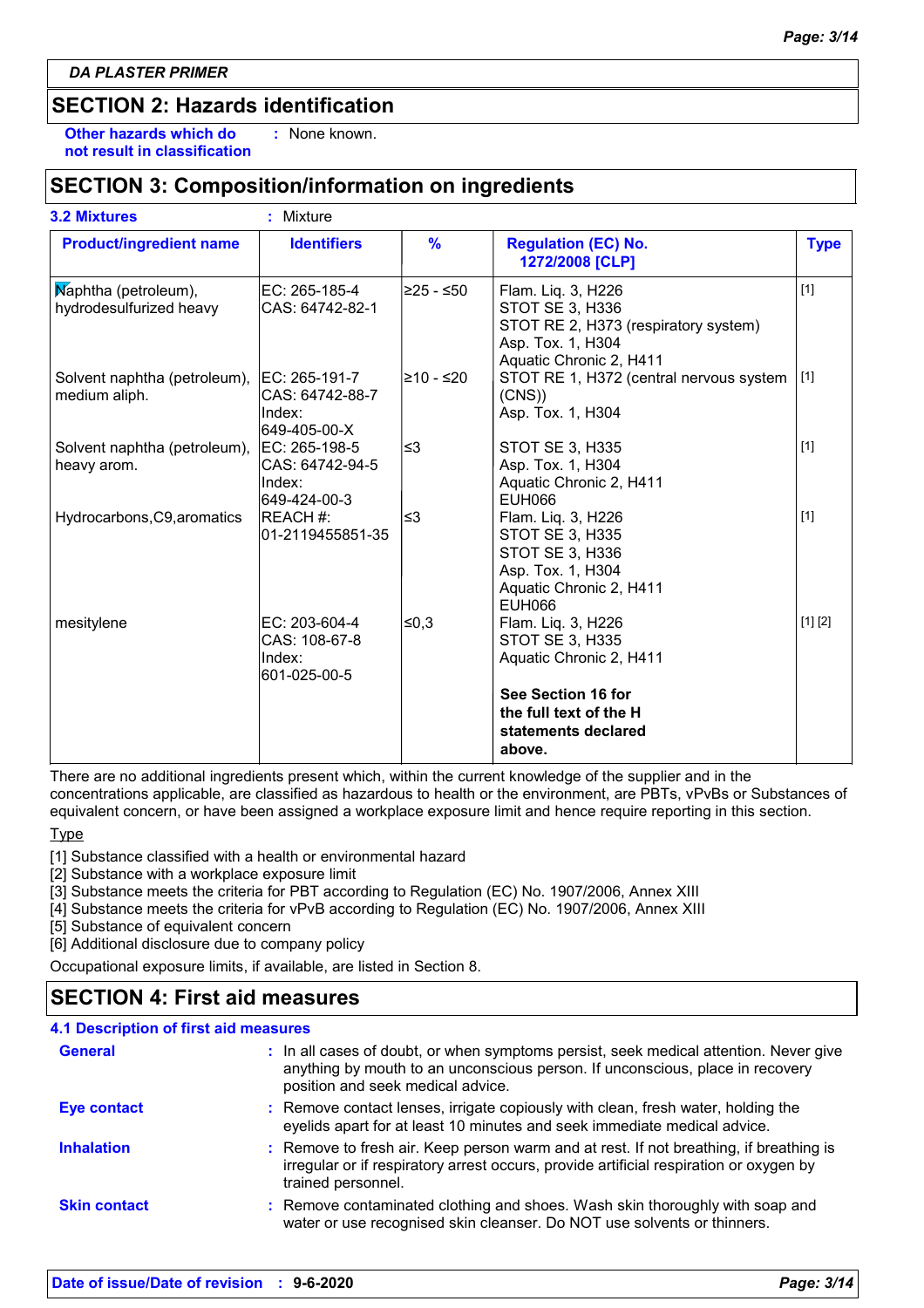#### **SECTION 4: First aid measures**

| Ingestion                         | : If swallowed, seek medical advice immediately and show the container or label.<br>Keep person warm and at rest. Do NOT induce vomiting.                                                                                                                                                                               |
|-----------------------------------|-------------------------------------------------------------------------------------------------------------------------------------------------------------------------------------------------------------------------------------------------------------------------------------------------------------------------|
| <b>Protection of first-aiders</b> | : No action shall be taken involving any personal risk or without suitable training. If it<br>is suspected that fumes are still present, the rescuer should wear an appropriate<br>mask or self-contained breathing apparatus. It may be dangerous to the person<br>providing aid to give mouth-to-mouth resuscitation. |

#### **4.2 Most important symptoms and effects, both acute and delayed**

There are no data available on the mixture itself. The mixture has been assessed following the conventional method of the CLP Regulation (EC) No 1272/2008 and is classified for toxicological properties accordingly. See Sections 2 and 3 for details.

Exposure to component solvent vapour concentrations in excess of the stated occupational exposure limit may result in adverse health effects such as mucous membrane and respiratory system irritation and adverse effects on the kidneys, liver and central nervous system. Symptoms and signs include headache, dizziness, fatigue, muscular weakness, drowsiness and, in extreme cases, loss of consciousness.

Solvents may cause some of the above effects by absorption through the skin. Repeated or prolonged contact with the mixture may cause removal of natural fat from the skin, resulting in non-allergic contact dermatitis and absorption through the skin.

If splashed in the eyes, the liquid may cause irritation and reversible damage.

Ingestion may cause nausea, diarrhea and vomiting.

This takes into account, where known, delayed and immediate effects and also chronic effects of components from short-term and long-term exposure by oral, inhalation and dermal routes of exposure and eye contact.

#### **4.3 Indication of any immediate medical attention and special treatment needed**

| <b>Notes to physician</b>  | Treat symptomatically. Contact poison treatment specialist immediately if large<br>quantities have been ingested or inhaled. |
|----------------------------|------------------------------------------------------------------------------------------------------------------------------|
| <b>Specific treatments</b> | No specific treatment.                                                                                                       |

See toxicological information (Section 11)

### **SECTION 5: Firefighting measures**

| 5.1 Extinguishing media                                  |                                                                                                                              |
|----------------------------------------------------------|------------------------------------------------------------------------------------------------------------------------------|
| <b>Suitable extinguishing</b><br>media                   | : Recommended: alcohol-resistant foam, $CO2$ , powders, water spray.                                                         |
| <b>Unsuitable extinguishing</b><br>media                 | : Do not use water jet.                                                                                                      |
|                                                          | 5.2 Special hazards arising from the substance or mixture                                                                    |
| <b>Hazards from the</b><br>substance or mixture          | : Fire will produce dense black smoke. Exposure to decomposition products may<br>cause a health hazard.                      |
| <b>Hazardous combustion</b><br>products                  | : Decomposition products may include the following materials: carbon monoxide,<br>carbon dioxide, smoke, oxides of nitrogen. |
| <b>5.3 Advice for firefighters</b>                       |                                                                                                                              |
| <b>Special protective actions</b><br>for fire-fighters   | : Cool closed containers exposed to fire with water. Do not release runoff from fire to<br>drains or watercourses.           |
| <b>Special protective</b><br>equipment for fire-fighters | : Appropriate breathing apparatus may be required.                                                                           |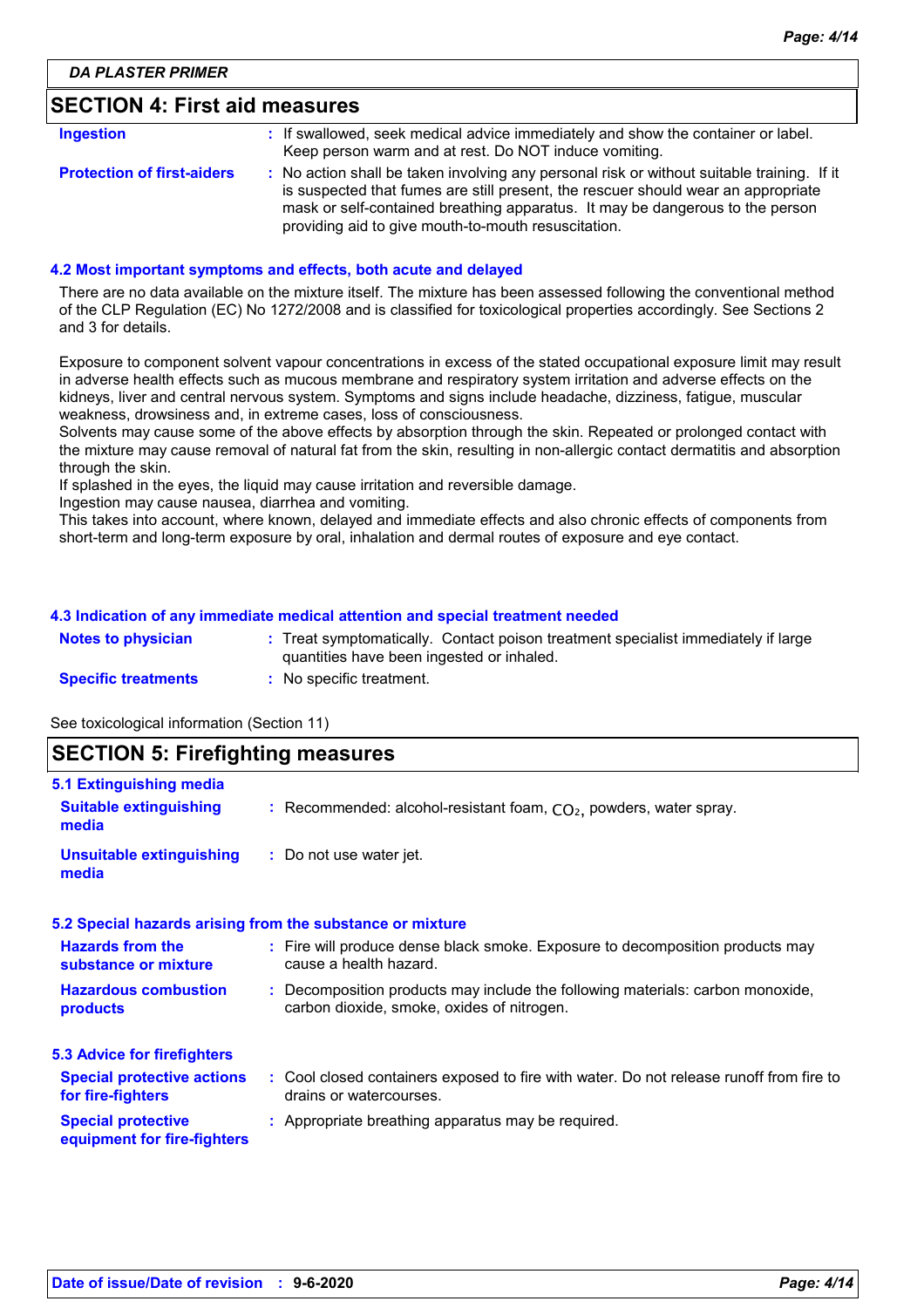### **SECTION 6: Accidental release measures**

|                                                                | 6.1 Personal precautions, protective equipment and emergency procedures |                                                                                                                                                                                                                                                                                    |  |  |
|----------------------------------------------------------------|-------------------------------------------------------------------------|------------------------------------------------------------------------------------------------------------------------------------------------------------------------------------------------------------------------------------------------------------------------------------|--|--|
| For non-emergency<br>personnel                                 |                                                                         | : Exclude sources of ignition and ventilate the area. Avoid breathing vapour or mist.<br>Refer to protective measures listed in sections 7 and 8.                                                                                                                                  |  |  |
| For emergency responders                                       |                                                                         | : If specialised clothing is required to deal with the spillage, take note of any<br>information in Section 8 on suitable and unsuitable materials. See also the<br>information in "For non-emergency personnel".                                                                  |  |  |
| <b>6.2 Environmental</b><br>precautions                        |                                                                         | : Do not allow to enter drains or watercourses. If the product contaminates lakes,<br>rivers, or sewers, inform the appropriate authorities in accordance with local<br>regulations.                                                                                               |  |  |
| 6.3 Methods and material<br>for containment and<br>cleaning up |                                                                         | : Contain and collect spillage with non-combustible, absorbent material e.g. sand,<br>earth, vermiculite or diatomaceous earth and place in container for disposal<br>according to local regulations (see Section 13). Preferably clean with a detergent.<br>Avoid using solvents. |  |  |
| 6.4 Reference to other<br><b>sections</b>                      |                                                                         | : See Section 1 for emergency contact information.<br>See Section 8 for information on appropriate personal protective equipment.<br>See Section 13 for additional waste treatment information.                                                                                    |  |  |

### **SECTION 7: Handling and storage**

The information in this section contains generic advice and guidance. The list of Identified Uses in Section 1 should be consulted for any available use-specific information provided in the Exposure Scenario(s).

| <b>7.1 Precautions for safe</b><br>handling | : Prevent the creation of flammable or explosive concentrations of vapours in air and<br>avoid vapour concentrations higher than the occupational exposure limits.<br>In addition, the product should only be used in areas from which all naked lights and<br>other sources of ignition have been excluded. Electrical equipment should be<br>protected to the appropriate standard.<br>Mixture may charge electrostatically: always use earthing leads when transferring<br>from one container to another.<br>Operators should wear antistatic footwear and clothing and floors should be of the<br>conducting type.<br>Keep away from heat, sparks and flame. No sparking tools should be used.<br>Avoid contact with skin and eyes. Avoid the inhalation of dust, particulates, spray or<br>mist arising from the application of this mixture. Avoid inhalation of dust from<br>sanding.<br>Eating, drinking and smoking should be prohibited in areas where this material is<br>handled, stored and processed.<br>Put on appropriate personal protective equipment (see Section 8).<br>Never use pressure to empty. Container is not a pressure vessel.<br>Always keep in containers made from the same material as the original one.<br>Comply with the health and safety at work laws.<br>Do not allow to enter drains or watercourses.<br>Information on fire and explosion protection<br>Vapours are heavier than air and may spread along floors. Vapours may form |
|---------------------------------------------|------------------------------------------------------------------------------------------------------------------------------------------------------------------------------------------------------------------------------------------------------------------------------------------------------------------------------------------------------------------------------------------------------------------------------------------------------------------------------------------------------------------------------------------------------------------------------------------------------------------------------------------------------------------------------------------------------------------------------------------------------------------------------------------------------------------------------------------------------------------------------------------------------------------------------------------------------------------------------------------------------------------------------------------------------------------------------------------------------------------------------------------------------------------------------------------------------------------------------------------------------------------------------------------------------------------------------------------------------------------------------------------------------------------------------------------------------------------------------|
|                                             | explosive mixtures with air.                                                                                                                                                                                                                                                                                                                                                                                                                                                                                                                                                                                                                                                                                                                                                                                                                                                                                                                                                                                                                                                                                                                                                                                                                                                                                                                                                                                                                                                 |

**7.2 Conditions for safe storage, including any incompatibilities**

Store in accordance with local regulations.

#### **Notes on joint storage**

Keep away from: oxidising agents, strong alkalis, strong acids.

#### **Additional information on storage conditions**

Observe label precautions. Store in a dry, cool and well-ventilated area. Keep away from heat and direct sunlight. Keep away from sources of ignition. No smoking. Prevent unauthorised access. Containers that have been opened must be carefully resealed and kept upright to prevent leakage.

#### **7.3 Specific end use(s)**

**Recommendations :** Not available.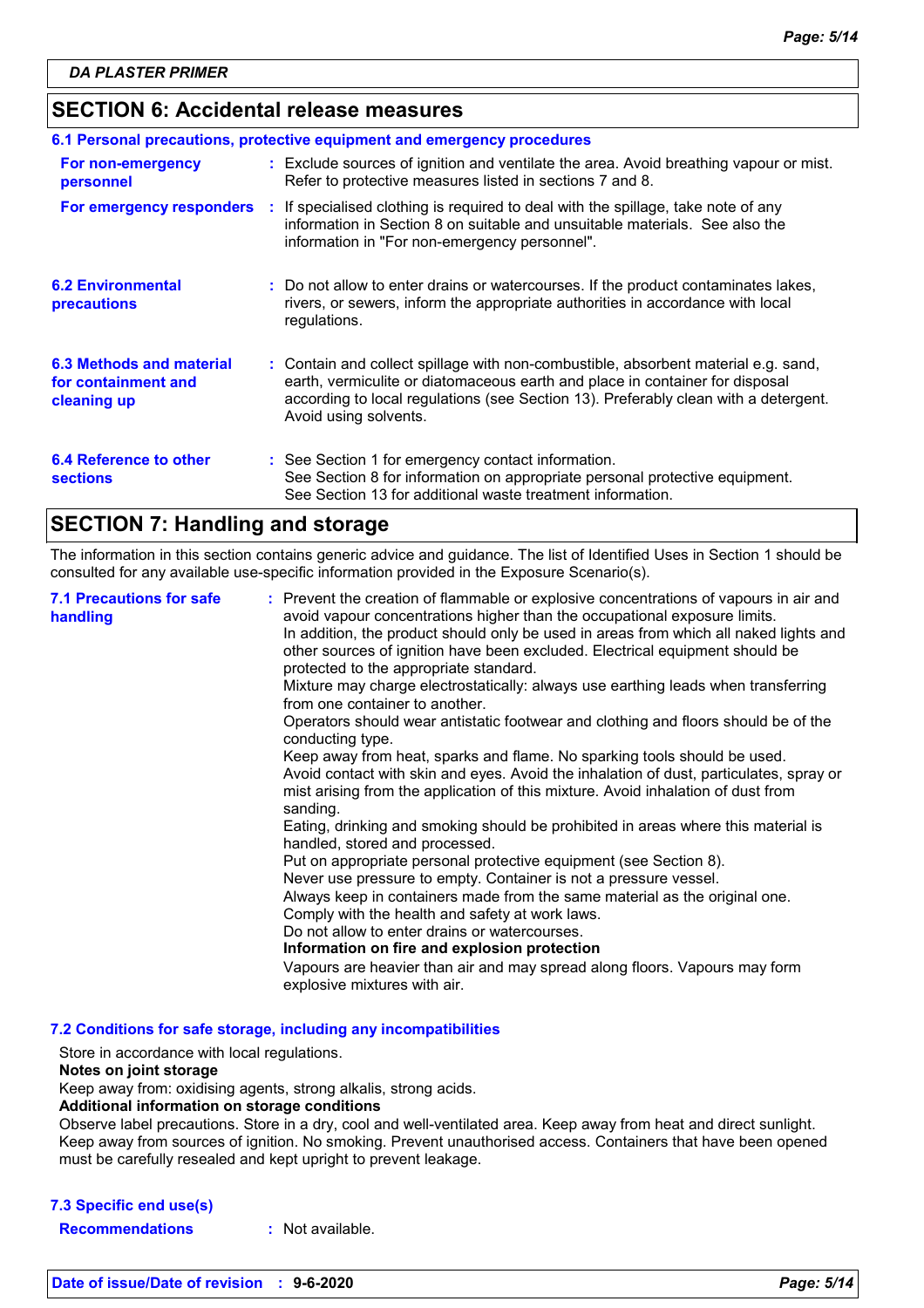### **SECTION 7: Handling and storage**

**Industrial sector specific : solutions**

: Not available.

### **SECTION 8: Exposure controls/personal protection**

The information in this section contains generic advice and guidance. Information is provided based on typical anticipated uses of the product. Additional measures might be required for bulk handling or other uses that could significantly increase worker exposure or environmental releases.

#### **8.1 Control parameters**

#### **Occupational exposure limits**

| <b>Product/ingredient name</b>                  |           | <b>Exposure limit values</b>                                                                                                                                                                                                                                                                                                                                                                                                                                                                                                                                                                                                                                                                                                                                                                                                                                                                                                                                                                                          |  |  |  |  |
|-------------------------------------------------|-----------|-----------------------------------------------------------------------------------------------------------------------------------------------------------------------------------------------------------------------------------------------------------------------------------------------------------------------------------------------------------------------------------------------------------------------------------------------------------------------------------------------------------------------------------------------------------------------------------------------------------------------------------------------------------------------------------------------------------------------------------------------------------------------------------------------------------------------------------------------------------------------------------------------------------------------------------------------------------------------------------------------------------------------|--|--|--|--|
| mesitylene                                      |           | EU OEL (Europe, 2/2017). Notes: list of indicative occupational<br>exposure limit values<br>TWA: 20 ppm 8 hours.<br>TWA: 100 mg/m <sup>3</sup> 8 hours.                                                                                                                                                                                                                                                                                                                                                                                                                                                                                                                                                                                                                                                                                                                                                                                                                                                               |  |  |  |  |
| <b>Recommended monitoring</b><br>procedures     | required. | : If this product contains ingredients with exposure limits, personal, workplace<br>atmosphere or biological monitoring may be required to determine the effectiveness<br>of the ventilation or other control measures and/or the necessity to use respiratory<br>protective equipment. Reference should be made to monitoring standards, such as<br>the following: European Standard EN 689 (Workplace atmospheres - Guidance for<br>the assessment of exposure by inhalation to chemical agents for comparison with<br>limit values and measurement strategy) European Standard EN 14042 (Workplace<br>atmospheres - Guide for the application and use of procedures for the assessment<br>of exposure to chemical and biological agents) European Standard EN 482<br>(Workplace atmospheres - General requirements for the performance of procedures<br>for the measurement of chemical agents) Reference to national guidance<br>documents for methods for the determination of hazardous substances will also be |  |  |  |  |
| <b>DNELS/DMELS</b><br>No DNELs/DMELs available. |           |                                                                                                                                                                                                                                                                                                                                                                                                                                                                                                                                                                                                                                                                                                                                                                                                                                                                                                                                                                                                                       |  |  |  |  |
| <b>PNECs</b>                                    |           |                                                                                                                                                                                                                                                                                                                                                                                                                                                                                                                                                                                                                                                                                                                                                                                                                                                                                                                                                                                                                       |  |  |  |  |
| No PNECs available                              |           |                                                                                                                                                                                                                                                                                                                                                                                                                                                                                                                                                                                                                                                                                                                                                                                                                                                                                                                                                                                                                       |  |  |  |  |
| <b>8.2 Exposure controls</b>                    |           |                                                                                                                                                                                                                                                                                                                                                                                                                                                                                                                                                                                                                                                                                                                                                                                                                                                                                                                                                                                                                       |  |  |  |  |
| <b>Appropriate engineering</b><br>controls      |           | : Provide adequate ventilation. Where reasonably practicable, this should be<br>achieved by the use of local exhaust ventilation and good general extraction. If<br>these are not sufficient to maintain concentrations of particulates and solvent<br>vapours below the OEL, suitable respiratory protection must be worn.                                                                                                                                                                                                                                                                                                                                                                                                                                                                                                                                                                                                                                                                                           |  |  |  |  |
| <b>Individual protection measures</b>           |           |                                                                                                                                                                                                                                                                                                                                                                                                                                                                                                                                                                                                                                                                                                                                                                                                                                                                                                                                                                                                                       |  |  |  |  |
| <b>Hygiene measures</b>                         |           | : Wash hands, forearms and face thoroughly after handling chemical products, before<br>eating, smoking and using the lavatory and at the end of the working period.<br>Appropriate techniques should be used to remove potentially contaminated clothing.<br>Wash contaminated clothing before reusing. Ensure that eyewash stations and<br>safety showers are close to the workstation location.                                                                                                                                                                                                                                                                                                                                                                                                                                                                                                                                                                                                                     |  |  |  |  |
| <b>Eye/face protection</b>                      |           | Use safety eyewear designed to protect against splash of liquids.                                                                                                                                                                                                                                                                                                                                                                                                                                                                                                                                                                                                                                                                                                                                                                                                                                                                                                                                                     |  |  |  |  |
| <b>Skin protection</b>                          |           |                                                                                                                                                                                                                                                                                                                                                                                                                                                                                                                                                                                                                                                                                                                                                                                                                                                                                                                                                                                                                       |  |  |  |  |
| <b>Hand protection</b>                          |           |                                                                                                                                                                                                                                                                                                                                                                                                                                                                                                                                                                                                                                                                                                                                                                                                                                                                                                                                                                                                                       |  |  |  |  |
| <b>Gloves</b>                                   | material. | : When prolonged or frequently repeated contact may occur, a glove with a protection<br>class of 6 (breakthrough time >480 minutes according to EN374) is recommended.<br>Recommended gloves: Viton ® or Nitrile, thickness ≥ 0.38 mm.<br>When only brief contact is expected, a glove with protection class of 2 or higher<br>(breakthrough time > 30 minutes according to EN374) is recommended.<br>Recommended gloves: Nitrile, thickness ≥ 0.12 mm.<br>Gloves should be replaced regularly and if there is any sign of damage to the glove                                                                                                                                                                                                                                                                                                                                                                                                                                                                        |  |  |  |  |
|                                                 |           | The performance or effectiveness of the glove may be reduced by physical/chemical<br>damage and poor maintenance.                                                                                                                                                                                                                                                                                                                                                                                                                                                                                                                                                                                                                                                                                                                                                                                                                                                                                                     |  |  |  |  |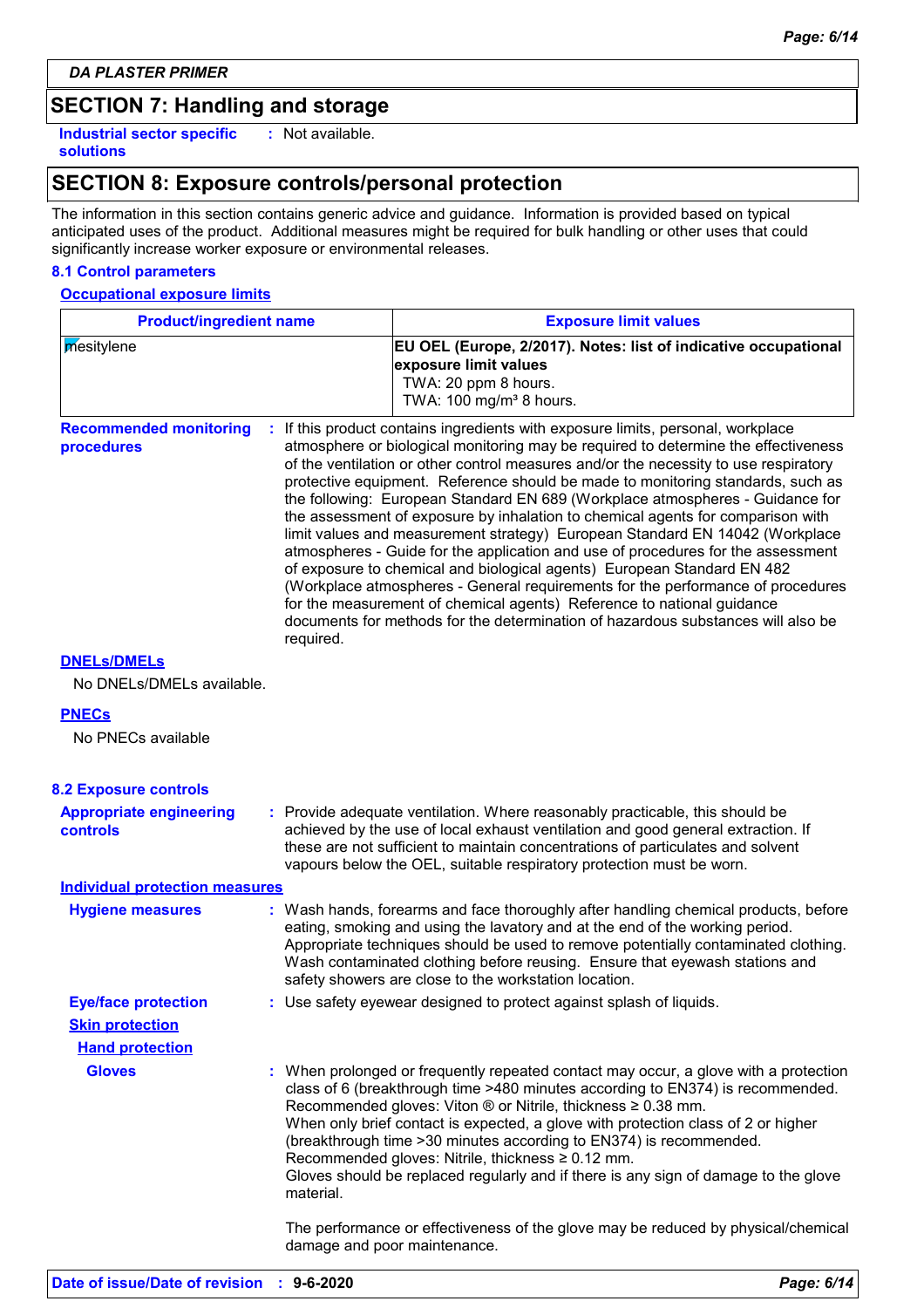| <b>Body protection</b>                    | : Personnel should wear antistatic clothing made of natural fibres or of high-                                                                                                                                                                                                                                                                                                                                                                                                                                                                                                                                                                                                          |
|-------------------------------------------|-----------------------------------------------------------------------------------------------------------------------------------------------------------------------------------------------------------------------------------------------------------------------------------------------------------------------------------------------------------------------------------------------------------------------------------------------------------------------------------------------------------------------------------------------------------------------------------------------------------------------------------------------------------------------------------------|
|                                           | temperature-resistant synthetic fibres.                                                                                                                                                                                                                                                                                                                                                                                                                                                                                                                                                                                                                                                 |
| <b>Other skin protection</b>              | : Appropriate footwear and any additional skin protection measures should be<br>selected based on the task being performed and the risks involved and should be<br>approved by a specialist before handling this product.                                                                                                                                                                                                                                                                                                                                                                                                                                                               |
| <b>Respiratory protection</b>             | : If workers are exposed to concentrations above the exposure limit, they must use<br>appropriate, certified respirators.                                                                                                                                                                                                                                                                                                                                                                                                                                                                                                                                                               |
|                                           | <b>OLD LEAD-BASED PAINTS:</b>                                                                                                                                                                                                                                                                                                                                                                                                                                                                                                                                                                                                                                                           |
|                                           | When surfaces are to be prepared for painting, account should be taken of the age<br>of the property and the possibility that lead-pigmented paint might be present. There<br>is a possibility that ingestion or inhalation of scrapings or dust arising from the<br>preparation work could cause health effects. As a working rule you should assume<br>that this will be the case if the age of the property is pre 1960.                                                                                                                                                                                                                                                             |
|                                           | Where possible wet sanding or chemical stripping methods should be used with<br>surfaces of this type to avoid the creation of dust. When dry sanding cannot be<br>avoided, and effective local exhaust ventilation is not available, it is recommended<br>that a dust respirator is worn, that is approved for use with lead dusts, and its type<br>selected on the basis of the COSHH assessment, taking into account the<br>Workplace Exposure Limit for lead in air. Furthermore, steps should be taken to<br>ensure containment of the dusts created, and that all practicable measures are<br>taken to clean up thoroughly all deposits of dusts in and around the affected area. |
|                                           | Respiratory protection in case of dust or spray mist formation. (particle filter EN143<br>type P2) Respiratory protection in case of vapour formation. (half mask with<br>combination filter A2-P2 til concentrations of 0,5 Vol%.)                                                                                                                                                                                                                                                                                                                                                                                                                                                     |
|                                           | The current Control of Lead at Work Regulations approved code of practice should<br>be consulted for advice on protective clothing and personal hygiene precautions.<br>Care should also be taken to exclude visitors, members of the household and<br>especially children from the affected area, during the actual work and the<br>subsequent clean up operations. All scrapings, dust, etc. should be disposed of by<br>the professional painting contractor as Hazardous Waste.                                                                                                                                                                                                     |
|                                           | Extra precautions will also need to be taken when burning off old lead-based paints<br>because fumes containing lead will be produced. It is recommended that a<br>respirator, approved for use with particulate fumes of lead is selected on the basis<br>of the COSHH assessment, taking into account the Workplace Exposure Limit for<br>lead in air. Similar precautions to those given above about sanding should be taken<br>with reference to protective clothing, disposal of scrapings and dusts, and exclusion<br>of other personnel and especially children from the building during actual work and<br>the subsequent clean up operations.                                  |
|                                           | Avoid the inhalation of dust. Wear suitable face mask if dry sanding. Special<br>precautions should be taken during surface preparation of pre-1960s paint surfaces<br>over wood and metal as they may contain harmful lead.                                                                                                                                                                                                                                                                                                                                                                                                                                                            |
| <b>Environmental exposure</b><br>controls | : Do not allow to enter drains or watercourses.                                                                                                                                                                                                                                                                                                                                                                                                                                                                                                                                                                                                                                         |

## **SECTION 9: Physical and chemical properties**

| 9.1. Information on basic physical and chemical properties |  |
|------------------------------------------------------------|--|
|------------------------------------------------------------|--|

| <b>Appearance</b>                   |                       |
|-------------------------------------|-----------------------|
| <b>Physical state</b>               | $:$ Liquid.           |
| <b>Colour</b>                       | : Various: See label. |
| Odour                               | $:$ Not available.    |
| <b>Odour threshold</b>              | $\pm$ Not available.  |
| рH                                  | $:$ Not available.    |
| <b>Melting point/freezing point</b> | : Not available.      |
|                                     |                       |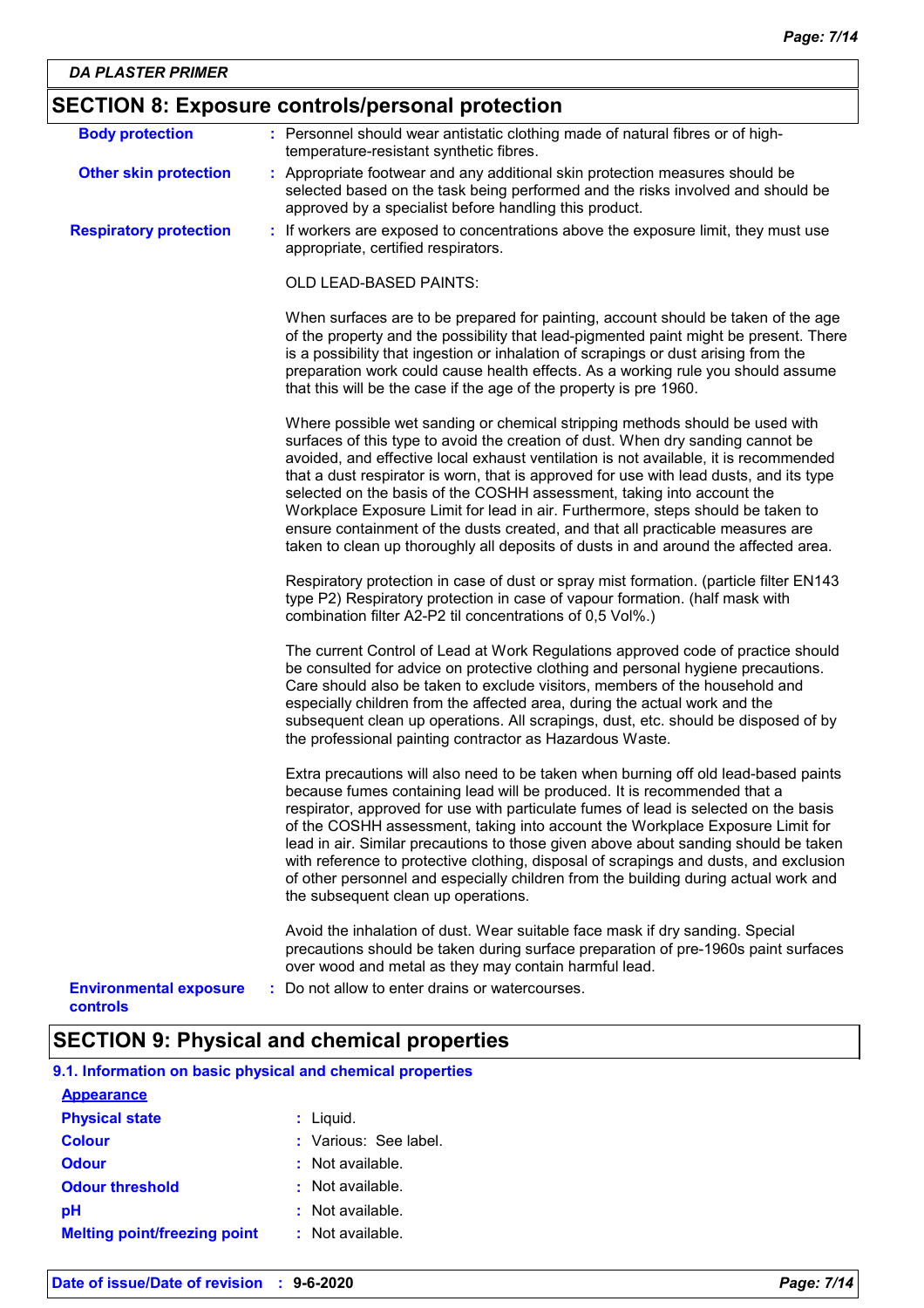### **SECTION 9: Physical and chemical properties**

| Initial boiling point and boiling : 157°C<br>range     |                                                         |
|--------------------------------------------------------|---------------------------------------------------------|
| <b>Flash point</b>                                     | : Closed cup: 37°C                                      |
| <b>Evaporation rate</b>                                | : Not available.                                        |
| <b>Upper/lower flammability or</b><br>explosive limits | : Not available.                                        |
| <b>Vapour pressure</b>                                 | : Not available.                                        |
| <b>Vapour density</b>                                  | Not available.                                          |
| <b>Relative density</b>                                | 1/192                                                   |
| <b>Solubility(ies)</b>                                 | : Insoluble in the following materials: cold water.     |
| <b>Partition coefficient: n-octanol/</b><br>water      | : Not available.                                        |
| <b>Auto-ignition temperature</b>                       | : Not available.                                        |
| <b>Decomposition temperature</b>                       | $:$ Not available.                                      |
| <b>Viscosity</b>                                       | Kinematic (room temperature): $6,51$ cm <sup>2</sup> /s |
| <b>Explosive properties</b>                            | $:$ Not available.                                      |
| <b>Oxidising properties</b>                            | $:$ Not available.                                      |
| 9.2. Other information                                 |                                                         |
| <b>Solubility in water</b>                             | : Not available.                                        |

### **SECTION 10: Stability and reactivity**

| <b>10.1 Reactivity</b>                            | : No specific test data related to reactivity available for this product or its ingredients.                                        |
|---------------------------------------------------|-------------------------------------------------------------------------------------------------------------------------------------|
| <b>10.2 Chemical stability</b>                    | : Stable under recommended storage and handling conditions (see Section 7).                                                         |
| <b>10.3 Possibility of</b><br>hazardous reactions | : Under normal conditions of storage and use, hazardous reactions will not occur.                                                   |
| <b>10.4 Conditions to avoid</b>                   | : When exposed to high temperatures may produce hazardous decomposition<br>products.                                                |
| 10.5 Incompatible materials                       | : Keep away from the following materials to prevent strong exothermic reactions:<br>oxidising agents, strong alkalis, strong acids. |
| <b>10.6 Hazardous</b><br>decomposition products   | : Decomposition products may include the following materials: carbon monoxide,<br>carbon dioxide, smoke, oxides of nitrogen.        |

### **SECTION 11: Toxicological information**

#### **11.1 Information on toxicological effects**

There are no data available on the mixture itself. The mixture has been assessed following the conventional method of the CLP Regulation (EC) No 1272/2008 and is classified for toxicological properties accordingly. See Sections 2 and 3 for details.

Exposure to component solvent vapour concentrations in excess of the stated occupational exposure limit may result in adverse health effects such as mucous membrane and respiratory system irritation and adverse effects on the kidneys, liver and central nervous system. Symptoms and signs include headache, dizziness, fatigue, muscular weakness, drowsiness and, in extreme cases, loss of consciousness.

Solvents may cause some of the above effects by absorption through the skin. Repeated or prolonged contact with the mixture may cause removal of natural fat from the skin, resulting in non-allergic contact dermatitis and absorption through the skin.

If splashed in the eyes, the liquid may cause irritation and reversible damage.

Ingestion may cause nausea, diarrhea and vomiting.

This takes into account, where known, delayed and immediate effects and also chronic effects of components from short-term and long-term exposure by oral, inhalation and dermal routes of exposure and eye contact.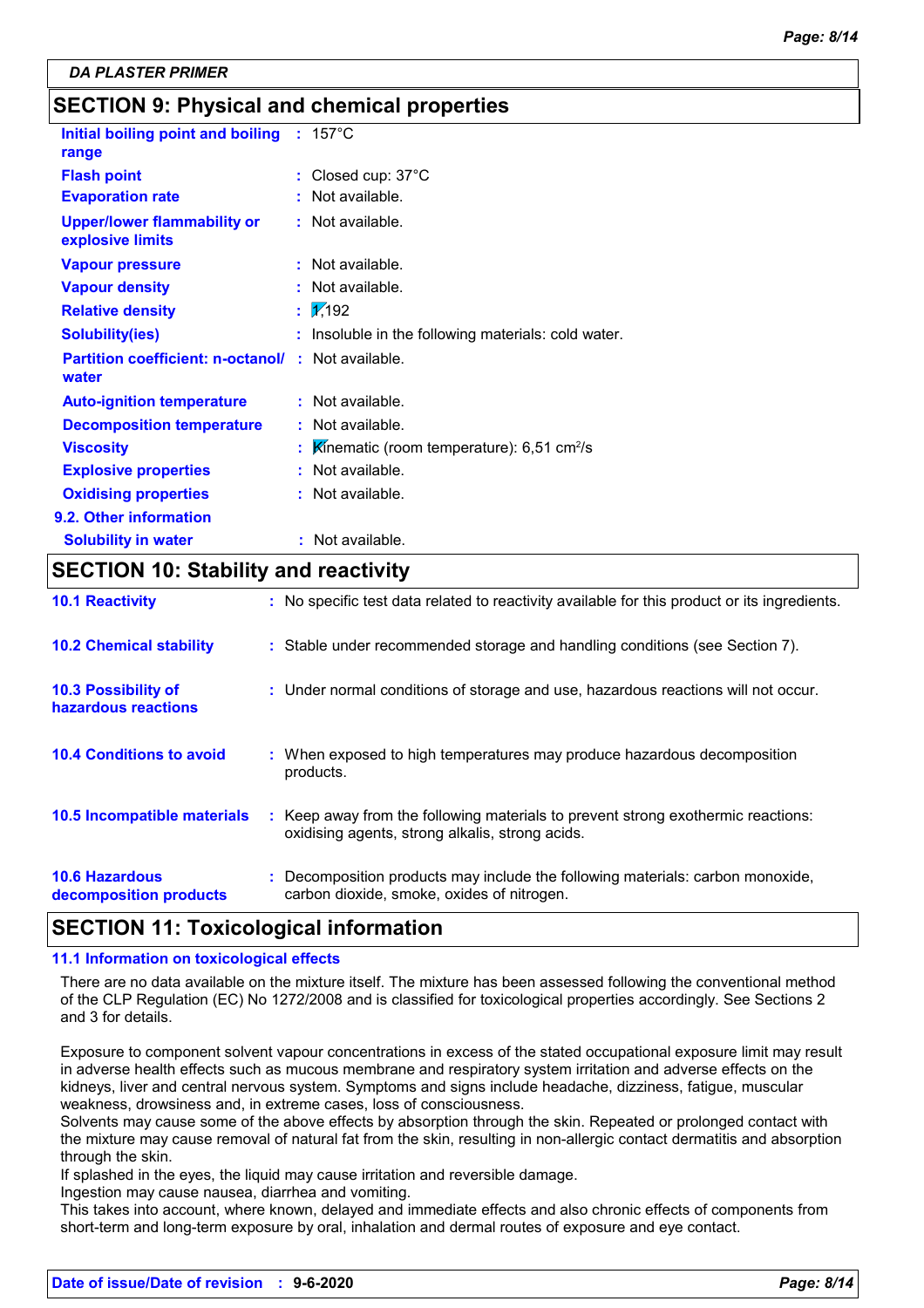## **SECTION 11: Toxicological information**

#### **Acute toxicity**

| <b>Product/ingredient name</b>                | <b>Result</b>              | <b>Species</b> | <b>Dose</b>                | <b>Exposure</b> |
|-----------------------------------------------|----------------------------|----------------|----------------------------|-----------------|
| Solvent naphtha<br>(petroleum), medium aliph. | LC50 Inhalation Vapour     | Rat            | $\geq 5500$ ppm            | I4 hours        |
|                                               | ILD50 Dermal<br>ILD50 Oral | Rabbit<br>Rat  | >3000 mg/kg<br>>5000 mg/kg |                 |

**Conclusion/Summary :** Not available.

### **Acute toxicity estimates**

Not available.

#### **Irritation/Corrosion**

| <b>Product/ingredient name</b>                                   | <b>Result</b>            | <b>Species</b> | <b>Score</b> | <b>Exposure</b>                       | <b>Observation</b> |
|------------------------------------------------------------------|--------------------------|----------------|--------------|---------------------------------------|--------------------|
| Solvent naphtha (petroleum), Skin - Mild irritant<br>heavy arom. |                          | Rabbit         |              | 24 hours 500 -<br><b>Imicroliters</b> |                    |
| mesitylene                                                       | Eyes - Mild irritant     | Rabbit         |              | 124 hours 500 1 -<br>milligrams       |                    |
|                                                                  | Skin - Moderate irritant | Rabbit         |              | 24 hours 20<br>milligrams             |                    |
| <b>Conclusion/Summary</b>                                        | Not available.           |                |              |                                       |                    |

| Sensitisation                |                    |
|------------------------------|--------------------|
| <b>Conclusion/Summary</b>    | $:$ Not available. |
| <u>Mutagenicity</u>          |                    |
| <b>Conclusion/Summary</b>    | : Not available.   |
| <b>Carcinogenicity</b>       |                    |
| <b>Conclusion/Summary</b>    | : Not available.   |
| <b>Reproductive toxicity</b> |                    |
| <b>Conclusion/Summary</b>    | $:$ Not available. |
| Teratogenicity               |                    |
| <b>Conclusion/Summary</b>    | : Not available.   |
|                              |                    |

#### **Specific target organ toxicity (single exposure)**

| <b>Product/ingredient name</b>                                                           | <b>Category</b>          | <b>Route of</b><br>exposure        | <b>Target organs</b>                                           |
|------------------------------------------------------------------------------------------|--------------------------|------------------------------------|----------------------------------------------------------------|
| Maphtha (petroleum), hydrodesulfurized heavy<br>Solvent naphtha (petroleum), heavy arom. | Category 3<br>Category 3 | Not applicable.<br>Not applicable. | Narcotic effects<br><b>Respiratory tract</b><br>irritation     |
| Hydrocarbons, C9, aromatics                                                              | Category 3               | Not applicable.                    | <b>Respiratory tract</b><br>irritation and<br>Narcotic effects |

### **Specific target organ toxicity (repeated exposure)**

| <b>Product/ingredient name</b>                                                             | <b>Category</b>          | <b>Route of</b><br>exposure      | <b>Target organs</b>                                  |
|--------------------------------------------------------------------------------------------|--------------------------|----------------------------------|-------------------------------------------------------|
| Maphtha (petroleum), hydrodesulfurized heavy<br>Solvent naphtha (petroleum), medium aliph. | Category 2<br>Category 1 | Not determined<br>Not determined | respiratory system<br>central nervous<br>system (CNS) |

#### **Aspiration hazard**

| <b>Product/ingredient name</b>               | <b>Result</b>                         |
|----------------------------------------------|---------------------------------------|
| Maphtha (petroleum), hydrodesulfurized heavy | <b>ASPIRATION HAZARD - Category 1</b> |
| Solvent naphtha (petroleum), medium aliph.   | <b>ASPIRATION HAZARD - Category 1</b> |
| Solvent naphtha (petroleum), heavy arom.     | <b>ASPIRATION HAZARD - Category 1</b> |
| Hydrocarbons, C9, aromatics                  | <b>ASPIRATION HAZARD - Category 1</b> |

**Other information :**

: Not available.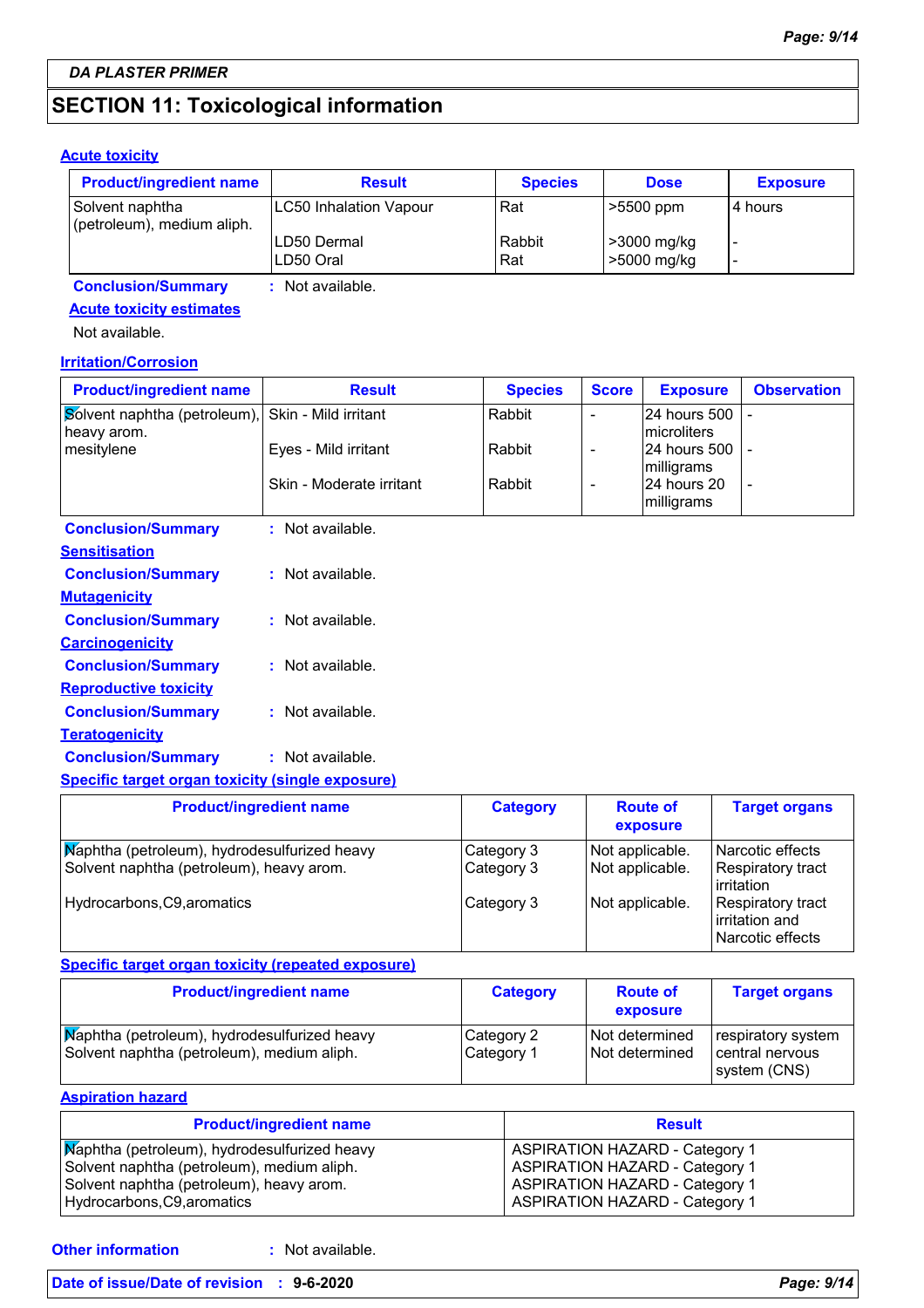### **SECTION 12: Ecological information**

#### **12.1 Toxicity**

There are no data available on the mixture itself. Do not allow to enter drains or watercourses.

The mixture has been assessed following the summation method of the CLP Regulation (EC) No 1272/2008 and is classified for eco-toxicological properties accordingly. See Sections 2 and 3 for details.

| <b>Product/ingredient name</b> | <b>Result</b>                     | <b>Species</b>          | <b>Exposure</b> |
|--------------------------------|-----------------------------------|-------------------------|-----------------|
| mesitylene                     | Chronic NOEC 400 µg/l Fresh water | Daphnia - Daphnia magna | 121 days        |
| <b>Conclusion/Summary</b>      | Not available.                    |                         |                 |

#### **12.2 Persistence and degradability**

**Conclusion/Summary :** Not available.

#### **12.3 Bioaccumulative potential**

| <b>Product/ingredient name</b>                         | $LoaPow$ | <b>BCF</b> | <b>Potential</b> |
|--------------------------------------------------------|----------|------------|------------------|
| Maphtha (petroleum),<br>hydrodesulfurized heavy        |          | 10 to 2500 | high             |
| Solvent naphtha (petroleum), 2.8 to 6.5<br>heavy arom. |          | 99 to 5780 | high             |
| mesitylene                                             | 3.42     | 161        | low              |

| <b>12.4 Mobility in soil</b>                                  |                  |
|---------------------------------------------------------------|------------------|
| <b>Soil/water partition</b><br>coefficient (K <sub>oc</sub> ) | : Not available. |
| <b>Mobility</b>                                               | : Not available. |
|                                                               |                  |

#### **12.5 Results of PBT and vPvB assessment**

| <b>PBT</b>  | : Not applicable. |
|-------------|-------------------|
| <b>vPvB</b> | : Not applicable. |

**12.6 Other adverse effects** : No known significant effects or critical hazards.

### **SECTION 13: Disposal considerations**

The information in this section contains generic advice and guidance. The list of Identified Uses in Section 1 should be consulted for any available use-specific information provided in the Exposure Scenario(s).

#### **13.1 Waste treatment methods**

| <b>Product</b>                 |                                                                                                                                                                                                                                                                                                                                                                                                                                                                                                                                                      |
|--------------------------------|------------------------------------------------------------------------------------------------------------------------------------------------------------------------------------------------------------------------------------------------------------------------------------------------------------------------------------------------------------------------------------------------------------------------------------------------------------------------------------------------------------------------------------------------------|
| <b>Methods of disposal</b>     | : The generation of waste should be avoided or minimised wherever possible.<br>Disposal of this product, solutions and any by-products should at all times comply<br>with the requirements of environmental protection and waste disposal legislation<br>and any regional local authority requirements. Dispose of surplus and non-<br>recyclable products via a licensed waste disposal contractor. Waste should not be<br>disposed of untreated to the sewer unless fully compliant with the requirements of<br>all authorities with jurisdiction. |
| <b>Hazardous waste</b>         | : The classification of the product may meet the criteria for a hazardous waste.                                                                                                                                                                                                                                                                                                                                                                                                                                                                     |
| <b>Disposal considerations</b> | : Do not allow to enter drains or watercourses.<br>Dispose of according to all federal, state and local applicable regulations.<br>If this product is mixed with other wastes, the original waste product code may no<br>longer apply and the appropriate code should be assigned.<br>For further information, contact your local waste authority.                                                                                                                                                                                                   |
| <b>Packaging</b>               |                                                                                                                                                                                                                                                                                                                                                                                                                                                                                                                                                      |
| <b>Methods of disposal</b>     | : The generation of waste should be avoided or minimised wherever possible. Waste<br>packaging should be recycled. Incineration or landfill should only be considered<br>when recycling is not feasible.                                                                                                                                                                                                                                                                                                                                             |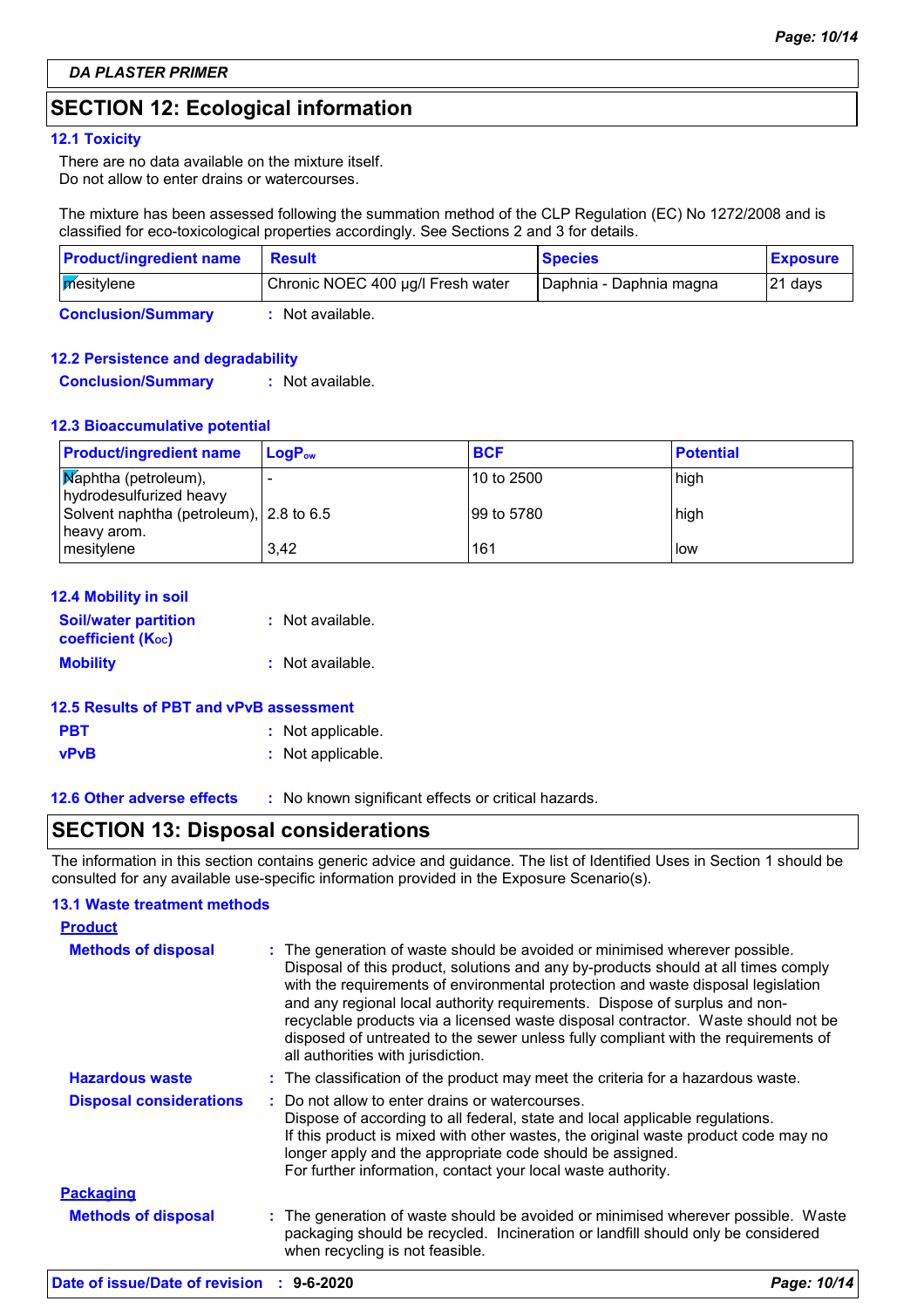*DA PLASTER PRIMER*

### **SECTION 13: Disposal considerations**

| <b>Disposal considerations</b> | : Using information provided in this safety data sheet, advice should be obtained from<br>the relevant waste authority on the classification of empty containers.<br>Empty containers must be scrapped or reconditioned.<br>Dispose of containers contaminated by the product in accordance with local or<br>national legal provisions.                                                                                                                                                                                                                       |                                                                             |
|--------------------------------|---------------------------------------------------------------------------------------------------------------------------------------------------------------------------------------------------------------------------------------------------------------------------------------------------------------------------------------------------------------------------------------------------------------------------------------------------------------------------------------------------------------------------------------------------------------|-----------------------------------------------------------------------------|
| <b>Type of packaging</b>       |                                                                                                                                                                                                                                                                                                                                                                                                                                                                                                                                                               | European waste catalogue (EWC)                                              |
| <b>CEPE Paint Guidelines</b>   | 15 01 10*                                                                                                                                                                                                                                                                                                                                                                                                                                                                                                                                                     | packaging containing residues of or contaminated by<br>hazardous substances |
| <b>Special precautions</b>     | : This material and its container must be disposed of in a safe way. Care should be<br>taken when handling emptied containers that have not been cleaned or rinsed out.<br>Empty containers or liners may retain some product residues. Vapour from product<br>residues may create a highly flammable or explosive atmosphere inside the<br>container. Do not cut, weld or grind used containers unless they have been cleaned<br>thoroughly internally. Avoid dispersal of spilt material and runoff and contact with<br>soil, waterways, drains and sewers. |                                                                             |

### **SECTION 14: Transport information**

**Information pertaining to IATA and ADN is considered not relevant since the material is not packaged in the correct approved packaging required of these methods of transport.**

|                                                                                             | <b>ADR</b>                                                                                                                                                                                                             | <b>IMDG</b>                                                                                                            |
|---------------------------------------------------------------------------------------------|------------------------------------------------------------------------------------------------------------------------------------------------------------------------------------------------------------------------|------------------------------------------------------------------------------------------------------------------------|
| 14.1 UN number                                                                              | <b>UN1263</b>                                                                                                                                                                                                          | <b>UN1263</b>                                                                                                          |
| 14.2 UN proper<br>shipping name                                                             | <b>PAINT</b>                                                                                                                                                                                                           | PAINT. Marine pollutant (Naphtha (petroleum),<br>hydrodesulfurized heavy, Solvent naphtha<br>(petroleum), heavy arom.) |
| <b>14.3 Transport</b><br>hazard class(es)                                                   |                                                                                                                                                                                                                        | 3                                                                                                                      |
| <b>Class</b>                                                                                | 3                                                                                                                                                                                                                      |                                                                                                                        |
| <b>Subsidiary class</b>                                                                     |                                                                                                                                                                                                                        |                                                                                                                        |
| <b>14.4 Packing group</b>                                                                   | III                                                                                                                                                                                                                    | III                                                                                                                    |
| 14.5<br><b>Environmental</b><br>hazards                                                     |                                                                                                                                                                                                                        |                                                                                                                        |
| <b>Marine pollutant</b>                                                                     | Yes.                                                                                                                                                                                                                   | Yes.                                                                                                                   |
| <b>Marine pollutant</b><br><b>substances</b>                                                |                                                                                                                                                                                                                        | Naphtha (petroleum), hydrodesulfurized heavy,<br>Solvent naphtha (petroleum), heavy arom.                              |
| <b>14.6 Special</b><br>precautions for<br>user                                              | Transport within user's premises: always<br>transport in closed containers that are upright<br>and secure. Ensure that persons transporting<br>the product know what to do in the event of an<br>accident or spillage. |                                                                                                                        |
| <b>HI/Kemler number</b>                                                                     | 30                                                                                                                                                                                                                     |                                                                                                                        |
| <b>Emergency</b><br>schedules (EmS)                                                         |                                                                                                                                                                                                                        | F-E, S-E                                                                                                               |
| <b>14.7 Transport in bulk</b><br>according to Annex II of<br><b>MARPOL and the IBC Code</b> | : Not applicable.                                                                                                                                                                                                      |                                                                                                                        |
| Date of issue/Date of revision                                                              | $: 9 - 6 - 2020$                                                                                                                                                                                                       | Page: 11/14                                                                                                            |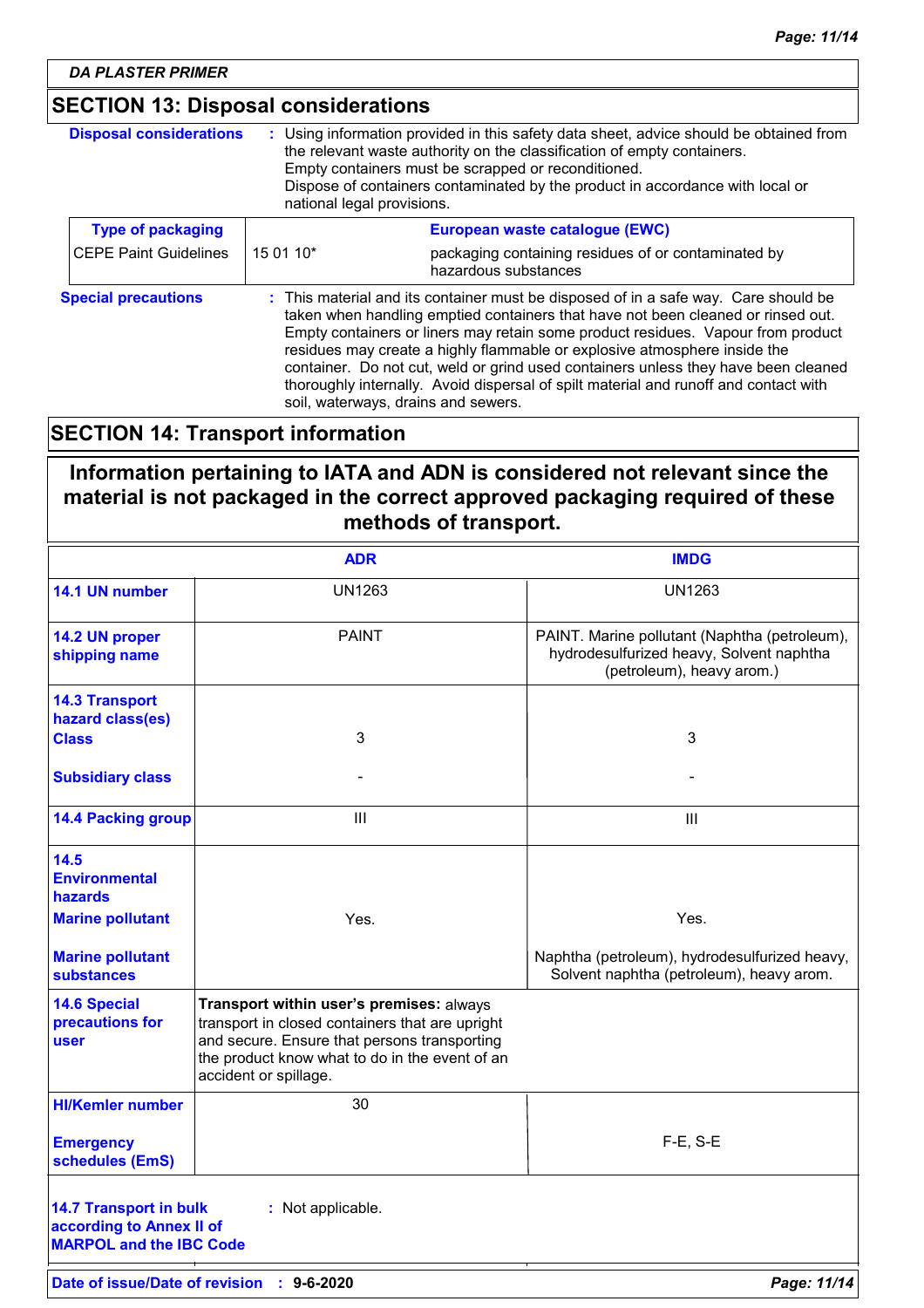*DA PLASTER PRIMER*

### **Information pertaining to IATA and ADN is considered not relevant since the material is not packaged in the correct approved packaging required of these methods of transport.**

| <b>Additional</b><br><b>linformation</b> | Viscous substance exemption In pack sizes<br>less than 450 litres, under the terms of 2.2.3.1.<br>this product is not subject to the provisions of<br>ADR.<br>Tunnel code (D/E) | Viscous substance exemption In pack sizes<br>up to and including 30 litres, under the terms of<br>2.3.2.5, this product is not subject to the<br>packaging,<br>labelling and marking requirements of the<br>IMDG Code, but both full documentation and<br>placarding of cargo transport units is still<br>required. |  |
|------------------------------------------|---------------------------------------------------------------------------------------------------------------------------------------------------------------------------------|---------------------------------------------------------------------------------------------------------------------------------------------------------------------------------------------------------------------------------------------------------------------------------------------------------------------|--|
|                                          |                                                                                                                                                                                 |                                                                                                                                                                                                                                                                                                                     |  |

### **SECTION 15: Regulatory information**

**15.1 Safety, health and environmental regulations/legislation specific for the substance or mixture EU Regulation (EC) No. 1907/2006 (REACH)**

#### **Annex XIV - List of substances subject to authorisation**

#### **Annex XIV**

None of the components are listed, or the component present is below its threshold.

#### **Substances of very high concern**

None of the components are listed, or the component present is below its threshold.

**Annex XVII - Restrictions** : Not applicable.

#### **on the manufacture, placing on the market and use of certain dangerous substances,**

**mixtures and articles**

#### **Other EU regulations**

**VOC for Ready-for-Use :** Not applicable.

#### **Mixture**

**Ozone depleting substances (1005/2009/EU)**

Not listed.

#### **Prior Informed Consent (PIC) (649/2012/EU)**

Not listed.

#### **Seveso Directive**

This product may add to the calculation for determining whether a site is within the scope of the Seveso Directive on major accident hazards.

#### **International regulations**

**Chemical Weapon Convention List Schedules I, II & III Chemicals**

Not listed.

#### **Montreal Protocol (Annexes A, B, C, E)**

Not listed.

#### **Stockholm Convention on Persistent Organic Pollutants**

Not listed.

#### **Rotterdam Convention on Prior Informed Consent (PIC)** Not listed.

#### **UNECE Aarhus Protocol on POPs and Heavy Metals**

Not listed.

#### **15.2 Chemical safety :** No Chemical Safety Assessment has been carried out.

**assessment**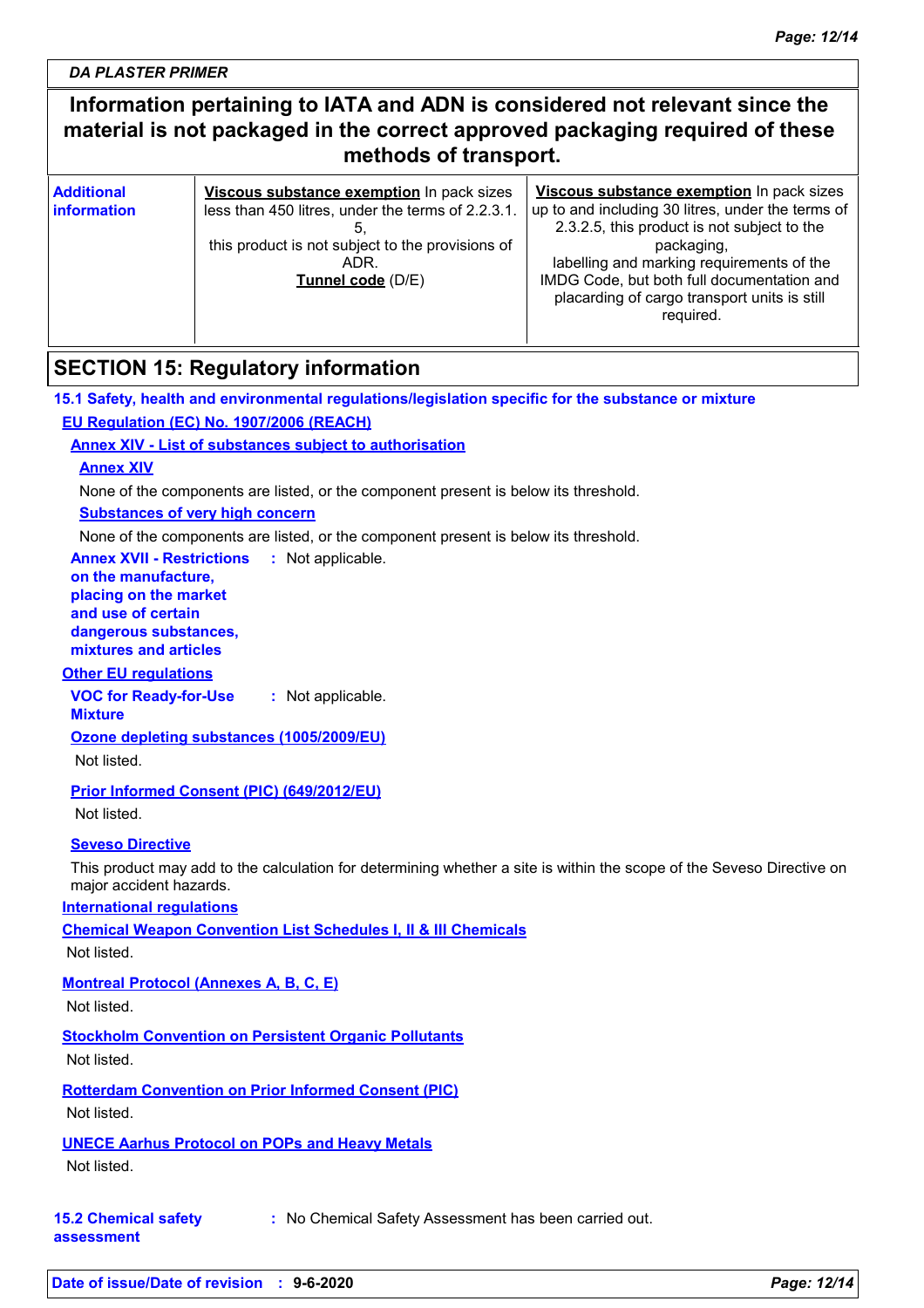### **SECTION 16: Other information**

**CEPE code :** 1

| $\nabla$ Indicates information that has changed from previously issued version. |  |
|---------------------------------------------------------------------------------|--|
|---------------------------------------------------------------------------------|--|

**Abbreviations and acronyms :** ATE = Acute Toxicity Estimate CLP = Classification, Labelling and Packaging Regulation [Regulation (EC) No. 1272/2008] DMEL = Derived Minimal Effect Level DNEL = Derived No Effect Level EUH statement = CLP-specific Hazard statement PBT = Persistent, Bioaccumulative and Toxic PNEC = Predicted No Effect Concentration RRN = REACH Registration Number vPvB = Very Persistent and Very Bioaccumulative

#### **Procedure used to derive the classification according to Regulation (EC) No. 1272/2008 [CLP/GHS]**

| <b>Classification</b>   | <b>Justification</b>  |
|-------------------------|-----------------------|
| Flam. Lig. 3, H226      | On basis of test data |
| STOT SE 3, H336         | Calculation method    |
| <b>ISTOT RE 1. H372</b> | Calculation method    |
| Aquatic Chronic 2, H411 | Calculation method    |

#### **Full text of abbreviated H statements**

| $\cancel{H}$ 226 | Flammable liquid and vapour.                             |
|------------------|----------------------------------------------------------|
| H304             | May be fatal if swallowed and enters airways.            |
| H335             | May cause respiratory irritation.                        |
| H336             | May cause drowsiness or dizziness.                       |
| H372             | Causes damage to organs through prolonged or repeated    |
|                  | exposure.                                                |
| H373             | May cause damage to organs through prolonged or repeated |
|                  | exposure.                                                |
| H411             | Toxic to aquatic life with long lasting effects.         |

#### **Full text of classifications [CLP/GHS]**

| <b>Aquatic Chronic 2, H411</b>       | LONG-TERM (CHRONIC) AQUATIC HAZARD - Category 2       |
|--------------------------------------|-------------------------------------------------------|
| Asp. Tox. 1, H304                    | <b>ASPIRATION HAZARD - Category 1</b>                 |
| EUH066                               | Repeated exposure may cause skin dryness or cracking. |
| Flam. Liq. 3, H226                   | FLAMMABLE LIQUIDS - Category 3                        |
| STOT RE 1, H372                      | SPECIFIC TARGET ORGAN TOXICITY - REPEATED             |
|                                      | <b>EXPOSURE - Category 1</b>                          |
| STOT RE 2, H373                      | SPECIFIC TARGET ORGAN TOXICITY - REPEATED             |
|                                      | <b>EXPOSURE - Category 2</b>                          |
| STOT SE 3, H335                      | SPECIFIC TARGET ORGAN TOXICITY - SINGLE EXPOSURE      |
|                                      | (Respiratory tract irritation) - Category 3           |
| STOT SE 3, H336                      | SPECIFIC TARGET ORGAN TOXICITY - SINGLE EXPOSURE      |
|                                      | (Narcotic effects) - Category 3                       |
| Date of printing<br>$: 9 - 6 - 2020$ |                                                       |

| Date of issue/ Date of | $: 9 - 6 - 2020$  |
|------------------------|-------------------|
| revision               |                   |
| Date of previous issue | $: 18 - 6 - 2019$ |
| <b>Version</b>         | : 7               |
|                        |                   |

#### **Notice to reader**

*IMPORTANT NOTE The information in this data sheet is not intended to be exhaustive and is based on the present state of our knowledge and on current laws: any person using the product for any purpose other than that specifically recommended in the technical data sheet without first obtaining written confirmation from us as to the suitability of the product for the intended purpose does so at his own risk. It is always the responsibility of the user to take all necessary steps to fulfill the demands set out in the local rules and legislation. Always read the Material Data Sheet and the Technical Data Sheet for this product if available. All advice we give or any statement made about the product by us (whether in this data sheet or otherwise) is correct to the best of our knowledge but we have no control over the quality or the condition of the substrate or the many factors affecting the use and application of the product. Therefore, unless we specifically agree in writing otherwise, we do not accept any liability whatsoever for the performance of the product or for any loss or damage arising out of the use of the product. All products supplied and technical advice given are*